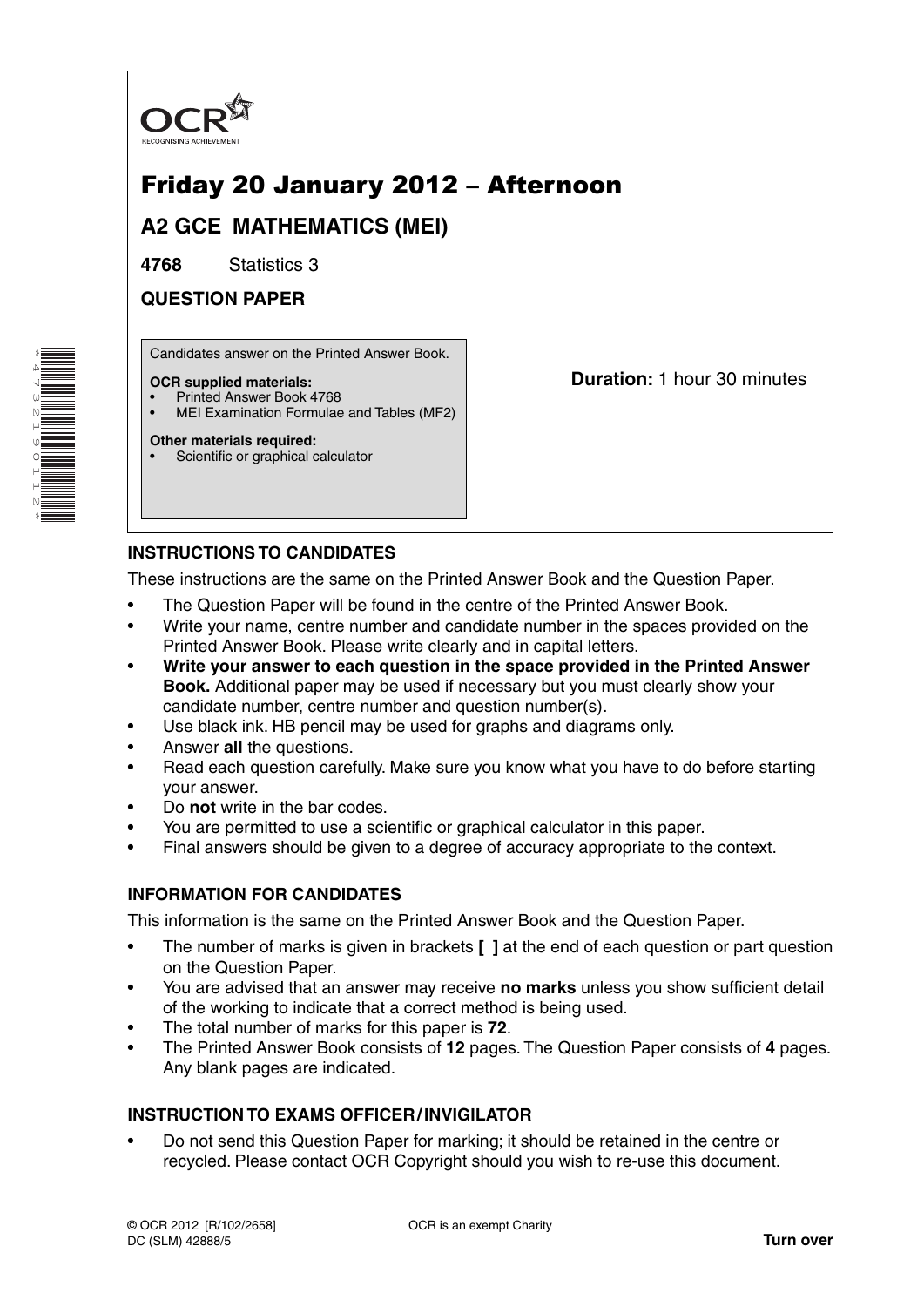- **1 (a)** Define simple random sampling. Describe briefly one difficulty associated with simple random sampling. **[4] [4]** 
	- **(b)** Freeze-drying is an economically important process used in the production of coffee. It improves the retention of the volatile aroma compounds. In order to maintain the quality of the coffee, technologists need to monitor the drying rate, measured in suitable units, at regular intervals. It is known that, for best results, the mean drying rate should be 70.3 units and anything substantially less than this would be detrimental to the coffee. Recently, a random sample of 12 observations of the drying rate was as follows.

66.0 66.1 59.8 64.0 70.9 71.4 66.9 76.2 65.2 67.9 69.2 68.5

- **(i)** Carry out a test to investigate at the 5% level of significance whether the mean drying rate appears to be less than 70.3. State the distributional assumption that is required for this test. **[10]**
- **(ii)** Find a 95% confidence interval for the true mean drying rate. **[4]**
- **2** In a particular chain of supermarkets, one brand of pasta shapes is sold in small packets and large packets. Small packets have a mean weight of 505 g and a standard deviation of 11 g. Large packets have a mean weight of 1005 g and a standard deviation of 17 g. It is assumed that the weights of packets are Normally distributed and are independent of each other.
	- **(i)** Find the probability that a randomly chosen large packet weighs between 995 g and 1020 g. **[3]**
	- **(ii)** Find the probability that the weights of two randomly chosen small packets differ by less than 25 g.

**[3]**

- **(iii)** Find the probability that the total weight of two randomly chosen small packets exceeds the weight of a randomly chosen large packet. **[4]**
- **(iv)** Find the probability that the weight of one randomly chosen small packet exceeds half the weight of a randomly chosen large packet by at least 5 g. **[4]**
- **(v)** A different brand of pasta shapes is sold in packets of which the weights are assumed to be Normally distributed with standard deviation 14 g. A random sample of 20 packets of this pasta is found to have a mean weight of 246 g. Find a 95% confidence interval for the population mean weight of these packets.

**[4]**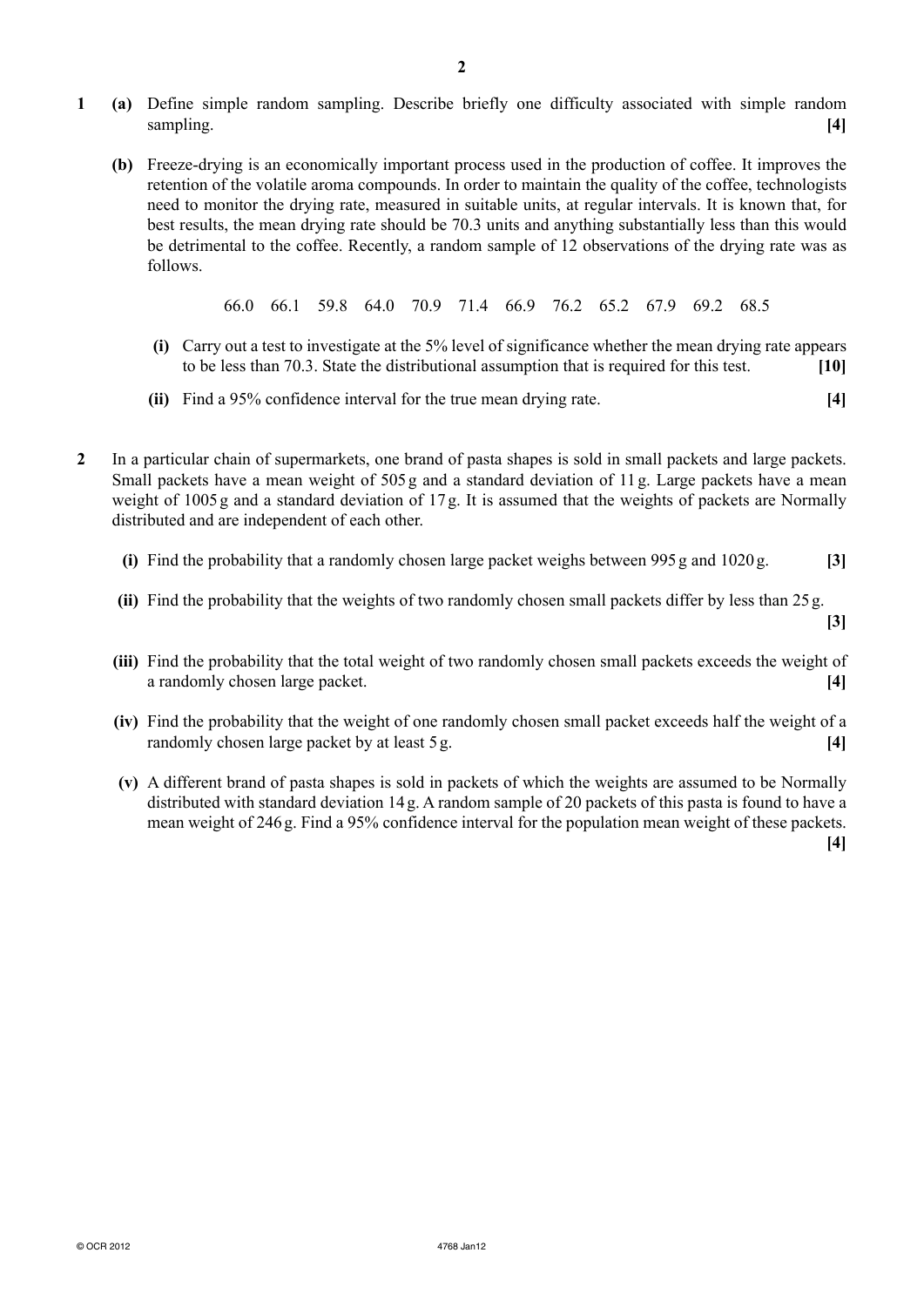**3 (a)** A medical researcher is looking into the delay, in years, between first and second myocardial infarctions (heart attacks). The following table shows the results for a random sample of 225 patients.

| Delay (years)      |     |    |  |  |  |
|--------------------|-----|----|--|--|--|
| Number of patients | 160 | 40 |  |  |  |

The mean of this sample is used to construct a model which gives the following expected frequencies.

| Delay (years)      |        |       |       |      |  |
|--------------------|--------|-------|-------|------|--|
| Number of patients | 142.23 | 52.32 | 19.25 | 7.08 |  |

Carry out a test, using a 2.5% level of significance, of the goodness of fit of the model to the data. **[9]**

 **(b)** A further piece of research compares the incidence of myocardial infarction in men aged 55 to 70 with that in women aged 55 to 70. Incidence is measured by the number of infarctions per 10 000 of the population. For a random sample of 8 health authorities across the UK, the following results for the year 2010 were obtained.

| Health authority   |    |    |    |  |  |
|--------------------|----|----|----|--|--|
| Incidence in men   |    |    |    |  |  |
| Incidence in women | 36 | 30 | 54 |  |  |

A Wilcoxon paired sample test, using the hypotheses  $H_0$ :  $m = 0$  and  $H_1$ :  $m \neq 0$  where *m* is the population median difference, is to be carried out to investigate whether there is any difference between men and women on the whole.

- **(i)** Explain why a paired test is being used in this context. **[1]**
- **(ii)** Carry out the test using a 10% level of significance. **[8]**

### **[Question 4 is printed overleaf.]**